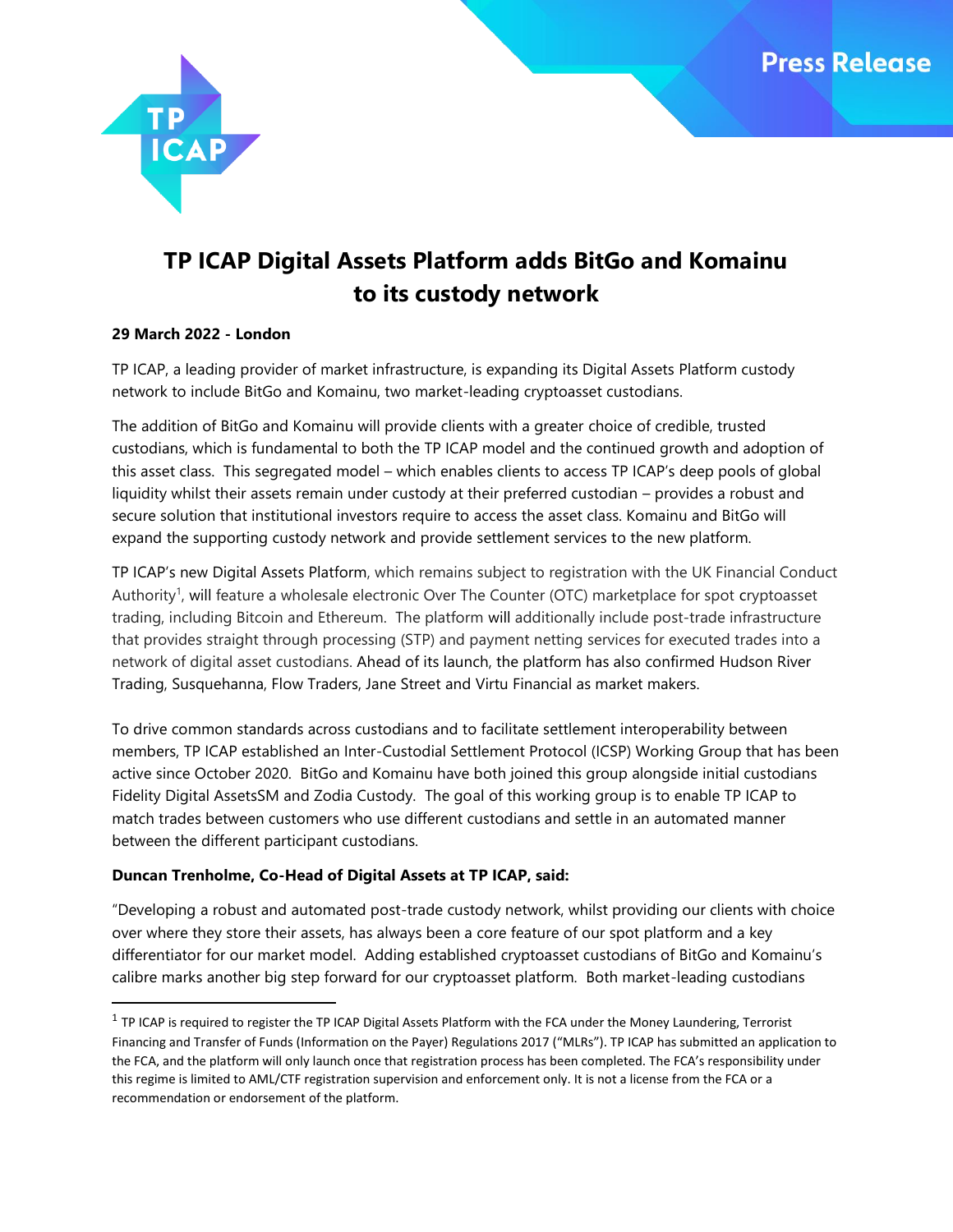share our vision for the future of financial market infrastructure, and we look forward to working with them as we prepare the platform to go live."

# **Sebastian Widmann, Head of Strategy at Komainu, said:**

"We are excited to announce our commitment to TP ICAP in launching a wholesale trading venue for digital assets tailored to the needs of traditional financial services institutions. Whilst we are seeing increased interest in digital assets, there are still various challenges limiting institutional adoption, including in the way new market entrants gain initial exposure and source liquidity of digital assets, which TP ICAP is addressing. We look forward to collaborating with the entire working group to enable a nextgeneration custodial settlement network, allowing our clients to seamlessly trade and settle directly out of custody."

# **Darren Jordan, Managing Director at BitGo, said:**

"We are thrilled to announce our plans for BitGo to provide custody and settlement services to the TP ICAP wholesale trading venue for digital assets. BitGo, built on its pioneering signature technology, is the gold standard for institutions demanding the highest-level of security and compliance for their digital assets. We believe to further the adoption of this asset class, there needs to be industry collaboration to establish the trading and settlement network for the future of finance. We look forward to building and growing this network with TP ICAP and other network participants."

## **ENDS**

# **About TP ICAP Group plc**

TP ICAP Group plc is a leading global markets infrastructure and data solutions provider. The Group operates a portfolio of separate and competing brands to deliver intermediary services, contextual insights and intelligence, trade execution, pre- and post-trade services, and data-led solutions. We are formed of four business divisions:

- *Global Broking*: the largest Interdealer Broker in the world operating under the *ICAP*, *Tullett Prebon* and *Louis Capital* brands servicing clients in Rates, FX, Credit and Equities. We match buyers and sellers, facilitate price discovery, liquidity, execution and risk management*.*
- *Energy & Commodities*: the world's leading OTC energy and commodities broker operating under the *ICAP*, *PVM* and *Tullett Prebon* brands. Active in all major commodities markets including oil, gas, power, renewables, ferrous metals, base metals, precious metals and soft commodities.
- *Agency Execution*: serving the buy side operating under the *Liquidnet* and *COEX Partners* brands. We provide trading services for a broad range of asset classes, serving a sophisticated client base of asset managers, asset owners and hedge funds.
- *Parameta Solutions*: formed of two businesses Data & Analytics (D&A) and Post Trade Solutions. D&A is the world leader in providing of scarce, neutral OTC data. Consequently, it is well placed to offer unbiased data products and solutions that facilitate trading, enhance transparency, reduce risk, improve operational efficiency and a broad range of risk management solutions. Post Trade Solutions provides pure electronic services focused on resetting, compression and repo.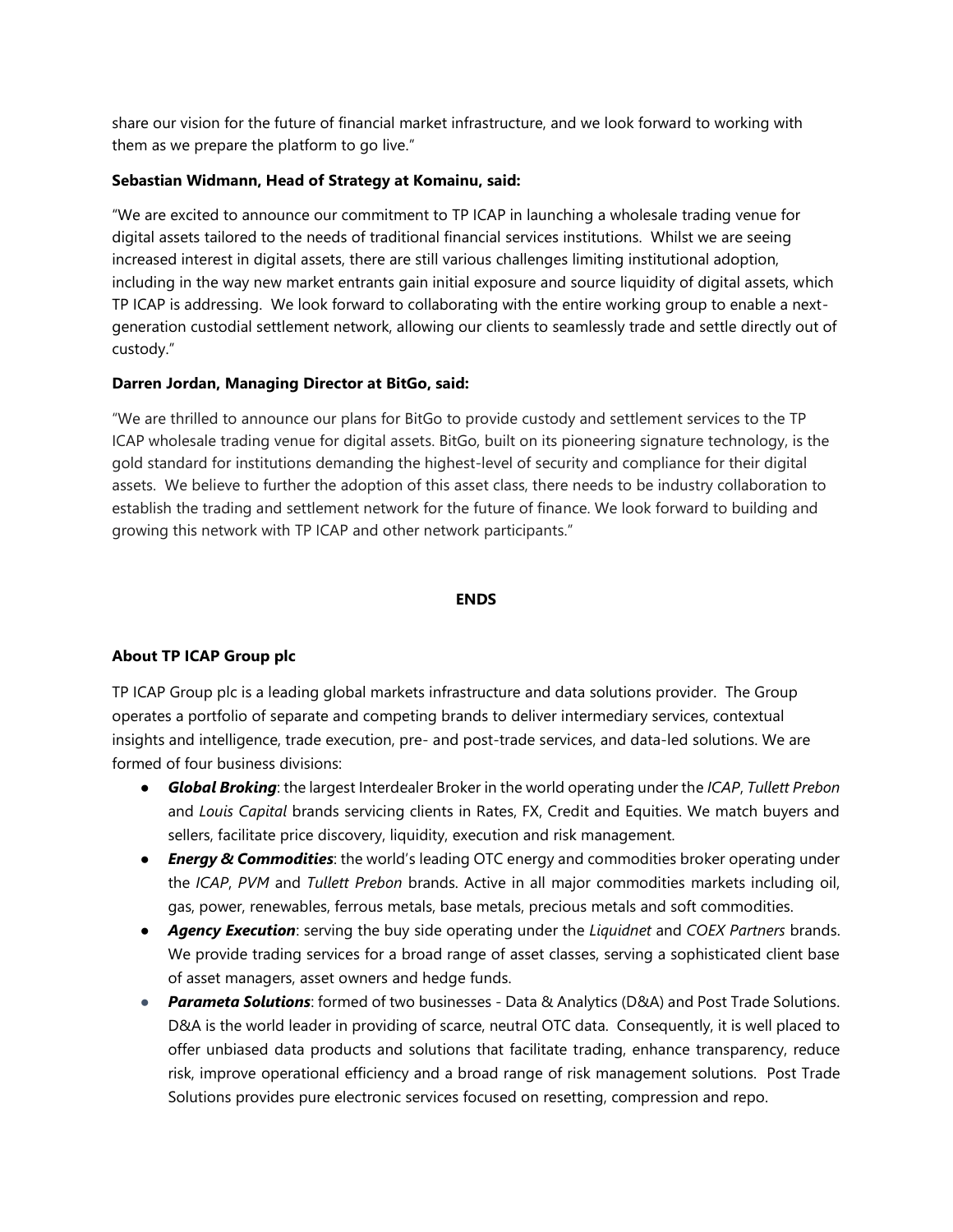### **About Komainu**

Komainu is the first hybrid custodian for institutional digital asset investors created by the Japanese investment bank, Nomura, digital asset manager, CoinShares and digital asset security company, Ledger. Komainu is providing decentralized and secure digital asset custody through a single applicationbased solution for institutions, offering multi-asset support, regulatory compliance and insurance. Headquartered in Jersey, Channel Islands, Komainu merges best in class financial services with leading security standards for the next generation of institutional custody.  

For more information, please visit https://www.komainu.com

#### **About BitGo**

BitGo is the leader in digital asset financial services, providing institutional investors with custody liquidity, and security solutions. Active in both centralized and decentralized finance, BitGo offers market leading trading, lending, and borrowing services through its prime brokerage services and acts as the custodian for WBTC, with more than \$13 billion in custody and circulation. In 2020, BitGo launched BitGo Portfolio and Tax, providing clients with a full-stack solution for digital assets. In 2018, it launched BitGo Trust Company, the first qualified custodian purpose-built for storing digital assets. BitGo processes approximately 20% of all global Bitcoin transactions, and supports over 500 coins and tokens. BitGo's customer base includes the world's largest cryptocurrency exchanges and institutional investors and spans more than 50 countries, including qualified custodial entities in Switzerland and Germany. BitGo is backed by Goldman Sachs, Craft Ventures, Digital Currency Group, DRW, Galaxy Digital Ventures, Redpoint Ventures, and Valor Equity Partners.

## **Media Contact**

## **TP ICAP**

Fay Rajaratnam +44 7812811374 [Fay.Rajaratnam@tpicap.com](mailto:Fay.Rajaratnam@tpicap.com)

## **Maitland/AMO**

+44 207 379 5151 [tpicap-maitland@maitland.co.uk](mailto:tpicap-maitland@maitland.co.uk)

*This communication provided by TP ICAP plc and/or one of its group companies ("TP ICAP") and all information contained in or attached to it including, but not limited to market prices/levels and market commentary, (the "Information") is for informational purposes only, is confidential and may be legally privileged. All intellectual property rights in the Information are, and shall remain, the property of TP ICAP. The Information is subject to TP ICAP's terms of business as published or communicated to clients from time to time and is directed to Eligible Counterparties and Professional Customers only and is not intended for Retail Clients (as each term is defined by the rules of the Financial Conduct Authority ("FCA")).*